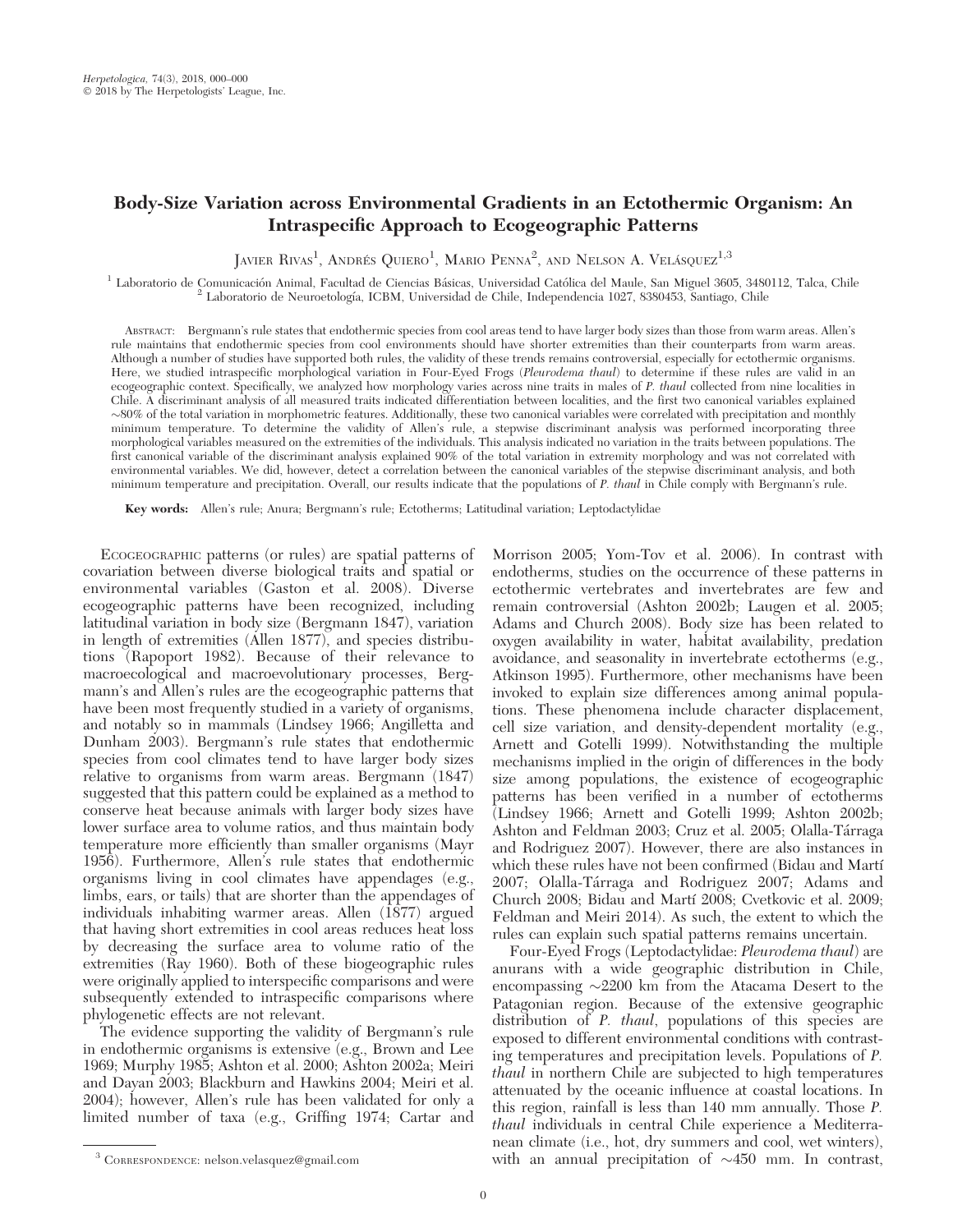

FIG. 1.—Lateral and dorsal view of a male *Pleurodema thaul* showing the morphological traits measured. Abbreviations: SVL = snout–vent length; NMD = nose-to-mouth distance; FL = femur length; TFL = tibia–fibula length; TML = tarsal–metatarsal length; HW = head width; MW = mandible width; FLL  $=$  forelimb length.

habitats in the southernmost portion of the P. thaul distribution are dominated by temperate forest where annual rainfall is  $\sim$ 2600 mm. Given these contrasting conditions, P. thaul is an appropriate model for studies of geographic variation in morphological (Cei 1958) and behavioral traits (Velásquez et al. 2013, 2014). Cei (1958) has reported differences in size and morphological traits related to size and head shape among distant populations of this species. Given that the extensive geographic distribution of this species covers a range of different environmental conditions, we investigated the morphological variation of P. thaul males to test the hypothesis that body size and the length of extremities covary with environmental variables. We expected that male body size would be negatively correlated with temperature and positively correlated with the amount of precipitation. Conversely, we expected that the length of appendages would be correlated positively with temperature and negatively with the amount of precipitation.

# MATERIAL AND METHODS

# Study Site

To explore the morphological variation of P. thaul along its latitudinal distribution, we captured 145 males from 9 localities encompassing a wide range of the geographic distribution of this species (65% of its latitudinal distribution). Specimens were collected in the following localities: Totoral  $(27^{\circ}54^{\prime}S, 70^{\circ}57^{\prime}W, n = 30)$ , Socos  $(30^{\circ}43^{\prime}S,$  $71^{\circ}29'W$ ,  $n = 15$ ), Los Maitenes (34°41′S, 71°25′W,  $n =$ 29), Torca Lagoon (34°46′S, 72°2′W,  $n = 6$ ), Hualqui  $(36^{\circ}55^{\prime}S, 72^{\circ}55^{\prime}W, n = 12)$ , Elicura  $(37^{\circ}55^{\prime}S, 73^{\circ}13^{\prime}W, n =$ 15), Coñaripe (39°32′S, 71°57′W,  $n = 10$ ), Mafil (39°41′S,  $73^{\circ}0'$ W,  $n = 7$ ), and Osorno (40°35′S, 73°3′W,  $n = 28$ ). The latitude and longitude of each sampling site were recorded using a handheld global positioning system unit (eTrex Vista<sup>®</sup> H, Garmin International, Inc.; datum = WGS84).

# Morphological Measurements

To determine the variation among individuals from the nine sites, we measured eight linear morphometric traits in the collected P. thaul males (Fig. 1). All measurements were made following Márquez-García et al. (2009) using digital calipers  $(\pm 0.001 \text{ mm}; \text{Traceable Products})$ : snout–vent length (SVL), nose–mouth distance (NMD), mandible width (MW), head width (HW), forelimb length (FLL), femur length (FL), tibia–fibula length (TFL), and tarsal–metatarsal length (TML). The mass of each study subject was also recorded  $(\pm 0.01 \text{ g}; \text{ Pocket Pro Balance}, \text{Acculab})$ . All measurements were recorded in the field and subjects were released immediately thereafter. Because previous studies in other anurans have shown that body size and length of extremities of postmetamorphic individuals and adults are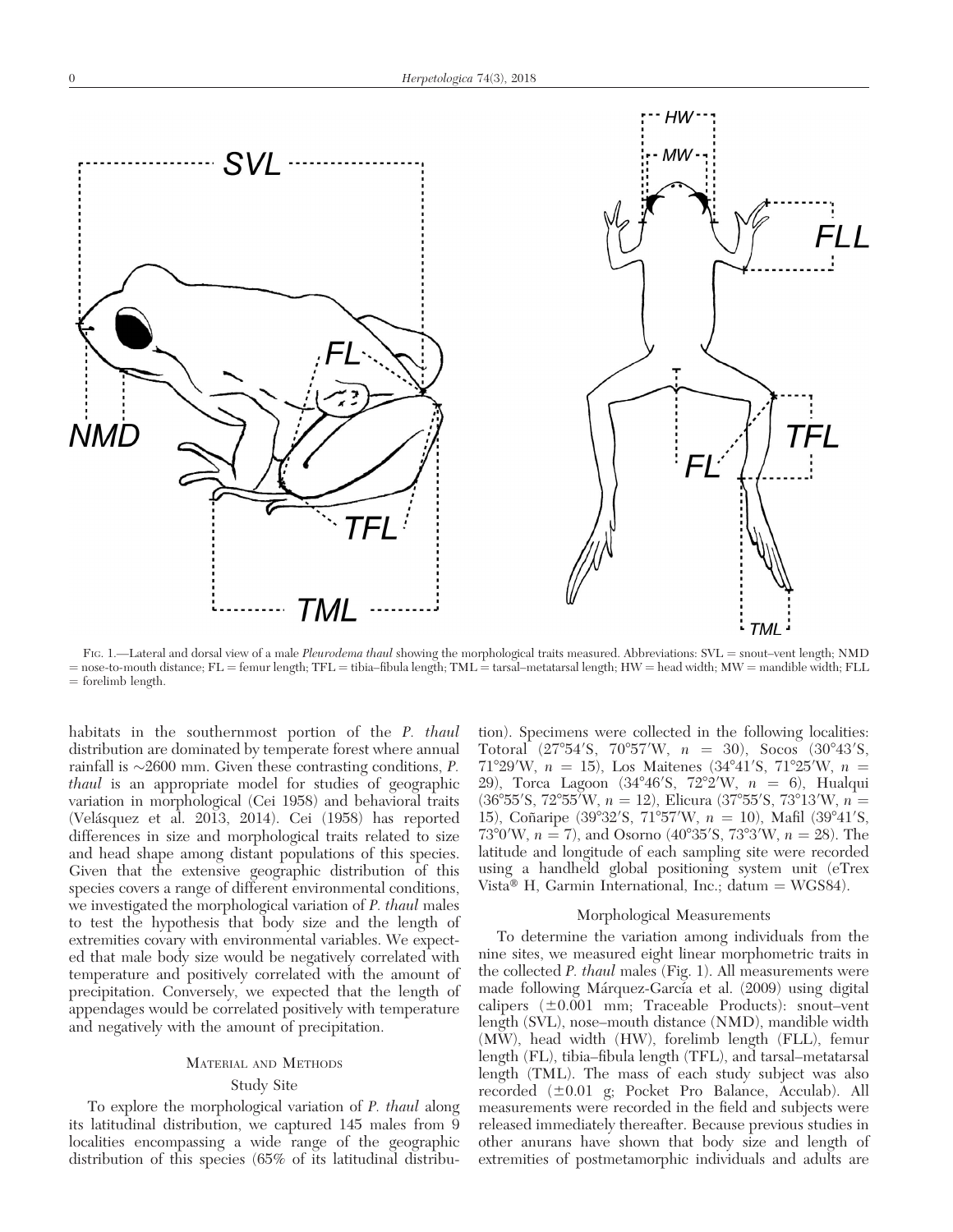|                     | CV1 <sup>a</sup> | CV2      | CV <sub>3</sub> | CV4      | CV <sub>5</sub> | CV <sub>6</sub> | CV7      |
|---------------------|------------------|----------|-----------------|----------|-----------------|-----------------|----------|
| All variables       |                  |          |                 |          |                 |                 |          |
| Weight              | $-0.589$         | $-0.065$ | $-1.018$        | 1.426    | $-0.578$        | 0.504           | 0.703    |
| Snout-vent length   | 1.112            | $-0.490$ | 0.351           | $-0.178$ | $-0.916$        | $-0.896$        | $-0.550$ |
| Mandible width      | $-0.365$         | 0.863    | 0.770           | 0.416    | 0.105           | $-0.350$        | $-0.316$ |
| Head width          | 0.113            | 0.421    | $-0.591$        | $-0.190$ | 0.699           | 0.320           | $-1.010$ |
| Forelimb length     | 0.187            | 0.422    | $-0.491$        | $-0.365$ | 0.961           | $-0.402$        | 0.891    |
| Femur length        | $-0.309$         | 0.528    | 0.296           | $-1.341$ | $-0.687$        | 0.635           | 0.250    |
| Tibia-fibula length | 0.685            | $-0.870$ | 0.789           | 0.419    | 0.465           | 0.540           | 0.077    |
| Eigenvalues         | 4.542            | 1.902    | 1.053           | 0.450    | 0.284           | 0.049           | 0.001    |
| Explained $%$       | 54.8             | 23.0     | 12.7            | 5.4      | 3.4             | 0.6             | 0.0      |
| Extremity variables |                  |          |                 |          |                 |                 |          |
| Forelimb length     | 0.344            | $-0.700$ | 0.746           |          |                 |                 |          |
| Femur length        | 1.098            | 0.488    | $-0.259$        |          |                 |                 |          |
| Tibia-fibula length | $-0.892$         | 0.661    | 0.592           |          |                 |                 |          |
| Eigenvalues         | 1.223            | 0.359    | 0.185           |          |                 |                 |          |
| Explained %         | 69.2             | 20.3     | 10.5            |          |                 |                 |          |
|                     |                  |          |                 |          |                 |                 |          |

TABLE 1.—Canonical loadings, Eigenvalues, and explained variances for each canonical variable of two stepwise discriminant analyses (one including all morphometric variables and one including only the extremity variables) for nine populations of Pleurodema thaul individuals collected from nine localities spanning the distribution range of this species in Chile.

 $^{\rm a}$  CV = canonical variable.

related with temperature, precipitation, or pool desiccation time (e.g., Lonsdale and Levinton 1985; Laugen et al. 2003), we compared our morphological measurements with environmental features that vary along the geographical distribution of the species.

#### Environmental Variables

We obtained values for the following environmental variables from meteorological stations nearest to each collection locality (Dirección Meteorólogica de Chile): Minimum air temperature  $(T_{min})$ , Maximum air temperature  $(T_{max})$ , and Precipitation (Precip). The environmental data recorded during the year of capture and for the four preceding years were considered in the analyses, as this time frame is relevant to the development of extant subjects. Although the reproductive season of P. thaul occurs between July and January (also the period during which subjects were encountered in the field), we included environmental data from all 12 mo of each year. For precipitation at each locality, we calculated the monthly accumulated precipitation as the sum of all daily precipitation. Then, we calculated the mean precipitation at each locality for each of the same months over the 5 yr considered in the study. Finally, the mean values of monthly precipitation were used to calculate a grand precipitation mean over the 5 yr for each site. Minimum and maximum temperatures were calculated averaging the minimum and maximum temperatures of each month per locality. Thereafter we assessed mean monthly temperature for each locality for the 5 yr considered in the study. The mean values of monthly temperature were then used to calculate a grand temperature mean over the 5 yr for each locality. From this grand mean, the temperature and thermal oscillation of each site was calculated for the 5 yr (i.e., difference between maximum and minimum temperatures).

### Statistical Analysis

To test the hypothesis that body size covaries with environmental variables, we conducted a stepwise discriminant analysis including all of the morphological variables considered. This analysis was used because it extracts the discriminant function(s) that maximize differences between groups (i.e., locality). Additionally, we determined which among the original traits best explained the variation among

localities. To evaluate the effectiveness of the analysis to correctly classify each sampled individual to its native locality we used jackknife subsampling. To test the hypothesis that measurements of *P. thaul* appendages covary with environmental variables, we used another stepwise discriminant analysis that incorporated the three extremity measurements of all individuals. Using Spearman correlations ( $P < 0.05$ ) we then tested the relationships between geographical distance and the environmental features of minimum temperature, maximum temperature, precipitation, and mean thermal oscillation. In addition, we performed Spearman correlations to explore relationships between morphological and environmental variables. These correlations included the first two canonical variables obtained in the stepwise discriminant analyses. All statistical analyses were performed with Statistica v.8.0 (Statsoft Inc., Tulsa, OK).

### **RESULTS**

The measurements taken from the *P. thaul* specimens showed differences among the collection localities. The stepwise discriminant analyses that incorporated all length and mass measurements differentiated specimens representing the localities (Wilks'  $\lambda = 0.01$ ,  $F_{72,828} = 13.89$ ,  $P < 0.0001$ ; Fig. 2). Specifically, a clinal pattern was seen in the linear morphometrics of the studied individuals. Taken together, the first two discriminant axes explained nearly 80% of the total variation (canonical variable 1 (CV1) =  $54.8\%$  and CV2 = 23.0%; Table 1), and correct assignment of individuals to their locality decreased by  $\leq 10\%$  after applying jackknife subsampling (from 82.9% to 73.0%; Table 2). The structural matrix, which correlates the discriminant functions with the original variables, showed that SVL had the highest correlation with CV1 (SVL–CV1,  $r = 0.82$ ) and MW had the highest correlation with CV2 (MW–CV2,  $r = 0.78$ ).

The stepwise discriminant analyses performed on the appendage measurements also discriminated among the collection localities (Wilks'  $\lambda = 0.23$ ,  $F_{32,517} = 7.93$ ,  $P <$ 0.0001), with the two first discrimination axes explaining nearly 90% of the total variation (CV1 = 69.2 % and CV2 = 20.3; Table 1). The structural matrix showed a significant correlation between CV1 and FL  $(r = 0.69)$ . The correct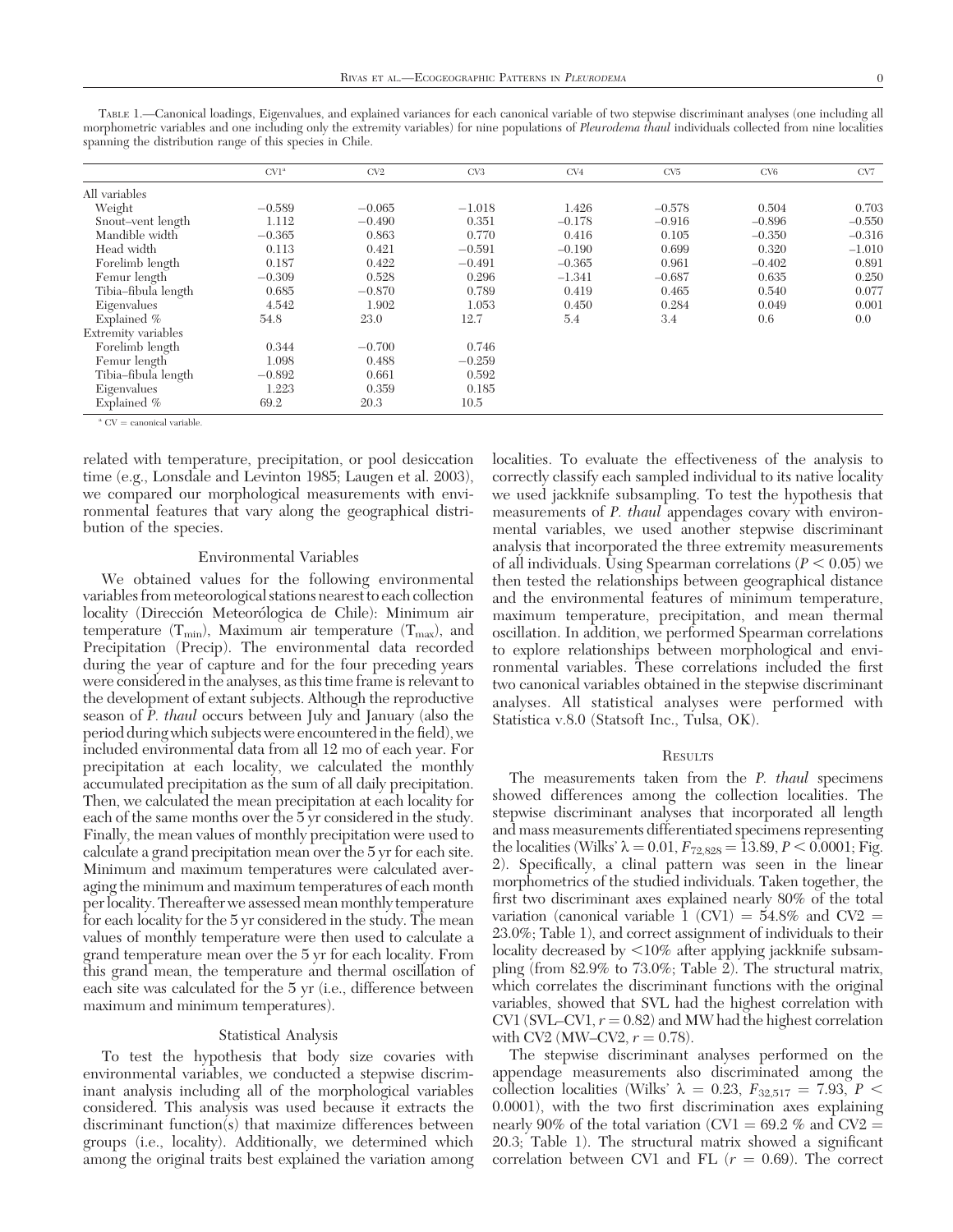

FIG. 2.-Left panel: Stepwise discriminant analysis (SDA) performed on all morphometric variables and weight measured for Pleurodema thaul males from different localities. The original variables to which each canonical variable is significantly correlated, and the explained percentages, are indicated on the axis labels. Right panel: Localities where males were collected are indicated with white circles. The symbols in the legend provide a representation of each locality on the SDA plot; the geographic distribution of P. thaul in Chile is shown in dark gray.

TABLE 2.—Classification matrix for two stepwise discriminant analyses (one including all morphometric variables and one including only the extremity variables) for nine populations of Pleurodema thaul individuals collected from nine localities spanning the distribution range of this species in Chile. Values are the number of individuals that the discriminant analysis correctly classified to each locality, whereas those in parentheses are the number of individuals that were classified to each locality using jackknife subsampling.

|                     | Totoral | Socos  | Los Maitenes | Torca Lagoon | Hualqui | Elicura | Coñaripe | Máfil | Osorno | Total |
|---------------------|---------|--------|--------------|--------------|---------|---------|----------|-------|--------|-------|
| All variables       |         |        |              |              |         |         |          |       |        |       |
| Totoral             | 28(25)  | 0(0)   | 2(5)         | 0(0)         | 0(0)    | 0(0)    | 0(0)     | 0(0)  | 0(0)   | 30    |
| <b>Socos</b>        | 0(0)    | 12(11) | 0(0)         | 1(2)         | 0(0)    | 1(1)    | 0(0)     | 0(0)  | 1(1)   | 15    |
| Los Maitenes        | 3(3)    | 1(1)   | 23(23)       | 1(1)         | 0(0)    | 1(1)    | 0(0)     | 0(0)  | 0(0)   | 29    |
| Torca Lagoon        | 0(0)    | 0(1)   | 0(0)         | 6(4)         | 0(0)    | 0(0)    | 0(0)     | 0(0)  | 0(1)   | 6     |
| Hualqui             | 0(0)    | 0(1)   | 0(1)         | 0(0)         | 9(5)    | 3(5)    | 0(0)     | 0(0)  | 0(0)   | 12    |
| Elicura             | 0(0)    | 1(2)   | 0(0)         | 0(0)         | 1(2)    | 12(10)  | 1(1)     | 0(0)  | 0(0)   | 15    |
| Coñaripe            | 1(0)    | 0(0)   | 0(0)         | 0(0)         | 0(1)    | 0(1)    | 9(8)     | 0(0)  | 0(0)   | 10    |
| Máfil               | 1(1)    | 0(0)   | 0(0)         | 0(0)         | 0(0)    | 0(0)    | 0(0)     | 6(5)  | 0(1)   | 7     |
| Osorno              | 0(1)    | 0(0)   | 0(0)         | 0(0)         | 3(3)    | 2(2)    | 1(1)     | 1(1)  | 21(20) | 28    |
| Extremity variables |         |        |              |              |         |         |          |       |        |       |
| Totoral             | 9(9)    | 0(0)   | 7(7)         | 0(0)         | 2(2)    | 1(1)    | 0(0)     | 9(9)  | 2(2)   | 30    |
| <b>Socos</b>        | 0(0)    | 7(6)   | 0(0)         | 2(3)         | 1(1)    | 1(1)    | 3(3)     | 0(0)  | 1(1)   | 15    |
| Los Maitenes        | 4(5)    | 0(0)   | 10(9)        | 3(3)         | 5(5)    | 2(2)    | 0(0)     | 2(2)  | 3(3)   | 29    |
| Torca Lagoon        | 0(0)    | 1(1)   | 1(1)         | 0(0)         | 1(1)    | 1(1)    | 2(2)     | 0(0)  | 0(0)   | 6     |
| Hualqui             | 1(1)    | 1(2)   | 2(3)         | 0(0)         | 3(1)    | 3(3)    | 2(2)     | 0(0)  | 0(0)   | 12    |
| Elicura             | 1(1)    | 1(1)   | 0(0)         | 0(0)         | 4(4)    | 5(5)    | 4(4)     | 0(0)  | 0(0)   | 15    |
| Coñaripe            | 0(0)    | 2(2)   | 0(0)         | 0(0)         | 0(0)    | 1(1)    | 7(7)     | 0(0)  | 0(0)   | 10    |
| Máfil               | 2(2)    | 0(0)   | 0(0)         | 0(0)         | 0(0)    | 0(0)    | 0(0)     | 2(2)  | 3(3)   | 7     |
| Osorno              | 3(4)    | 1(1)   | 2(3)         | 0(0)         | 2(2)    | 1(0)    | 0(1)     | 3(3)  | 16(14) | 28    |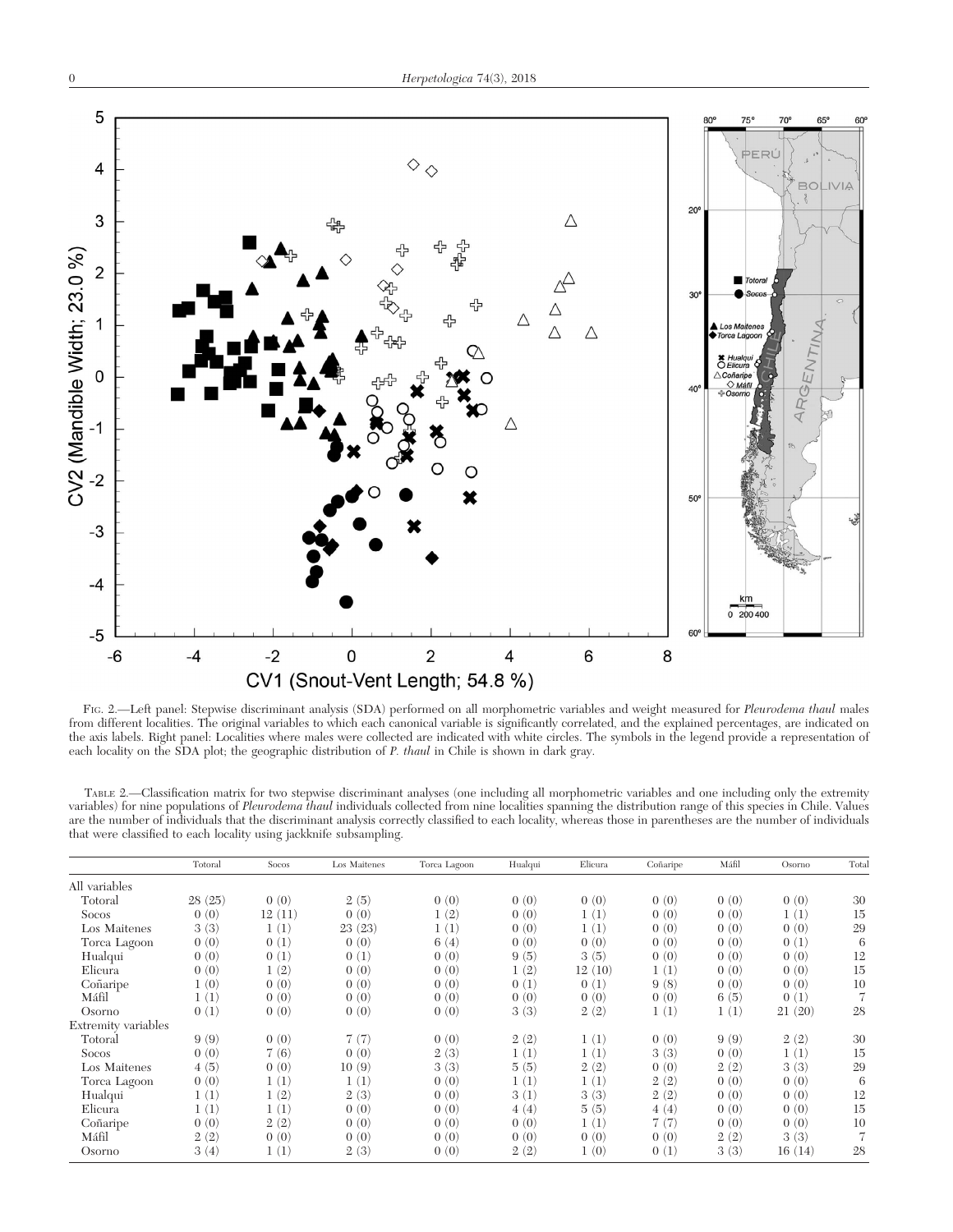

FIG. 3.—Variation in environmental variables of Pleurodema thaul locality in Chile considered in this study. (a) Mean minimum temperature; (b) mean maximum temperature; (c) mean thermal oscillation; (d) mean precipitation. Value labels along the x-axes are ordered in a north–south latitudinal axis (see right panel of Fig. 2).

assignment of individuals to their respective populations was very low before and after performing jackknife subsampling (38.8% and 34.9%, respectively; Table 2). Because the first canonical variable explained most of the total variation in extremity measurements, we considered this axis only for subsequent Spearman correlations.

The relative distances from the northernmost population (i.e., Totoral) to each of the eight other populations was correlated to minimum air temperature ( $r = -0.93, P < 0.05;$ Fig. 3a) and precipitation ( $r = 0.93$ ,  $P < 0.05$ ; Fig. 3d), but not to maximum air temperature  $(r = 0.20, P > 0.05;$  Fig. 3b) or thermal oscillation ( $r = 0.43$ ,  $P > 0.05$ ; Fig. 3c). There is a latitudinal gradient in both mean minimum temperature and mean precipitation levels. Relative to the southern collection sites, the northern localities are exposed to high mean minimum temperatures and low precipitation. In contrast, mean maximum temperature and mean thermal oscillation did not show clinal variation (Fig. 3).

The Spearman correlations using the first two canonical variables of the stepwise discriminant analysis performed for all morphometric variables and using the four environmental variables yielded a significant relationship between the first canonical variable and minimum air temperature ( $r = -0.67$ ,  $P < 0.05$ ), and between the second canonical variable and precipitation ( $r = 0.78$ ,  $P < 0.05$ ; Fig. 4). The relationships between the canonical variables and the other environmental variables were not significant ( $P > 0.05$  in all cases; CV1– Precip,  $r = 0.65$ ; CV1–T<sub>max</sub>,  $r = 0.13$ ; CV1–TO,  $r = 0.28$ ; CV2–T<sub>min</sub>,  $r = -0.57$ ; CV2–T<sub>max</sub>,  $r = 0.32$ ; CV2–TO,  $r =$ 0.57). In addition, the Spearman correlations including the first canonical variable from the stepwise discriminant analysis performed on extremity measurements and using the four environmental variables did not yield significant values ( $P > 0.05$  in all cases; CV1–Precip,  $r = 0.33$ ; CV1–  $T_{\text{min}}$ ,  $r = 0.05$ , CV1– $T_{\text{max}}$ ,  $r = -0.12$ ; CV1–TO,  $r = -0.15$ ).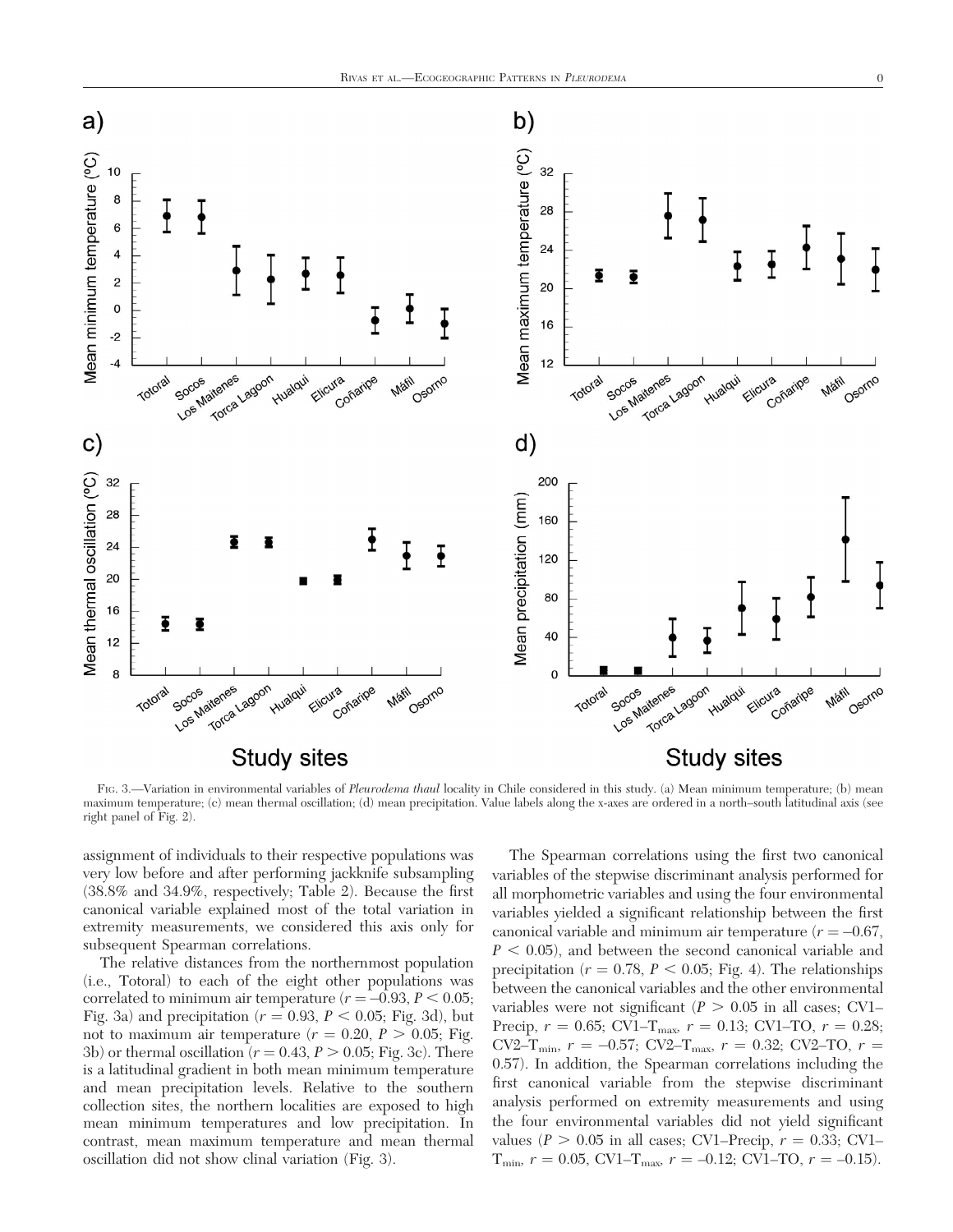

FIG. 4.—Significant Spearman correlations between canonical variables (CVs) and environmental variables for the nine sites where Pleurodema thaul were collected in Chile. (a) CV1 and mean minimum temperature; (b) CV2 and mean precipitation.

## **DISCUSSION**

Our results indicate that there is geographic variation in morphological traits among males of P. thaul that represent different localities. The pattern of males from southern populations having larger morphological traits relative to those from northern populations follows Bergmann's rule. Cei (1958) reported that P. thaul subjects from northern localities have elongated heads and rounded noses, in contrast with subjects from southern localities that have wide heads and pointed noses. The geographic variation in morphological traits reported here mirrors geographic variation in behavioral and genetic traits reported for this species in previous studies (Velásquez et al. 2013, 2014). Our results are also in agreement with studies involving other anuran species that have reported similar trends of spatial variation in morphological traits (e.g., Ashton 2002a; Ashton and Feldman 2003; Olalla-Tárraga and Rodriguez 2007).

In contrast with the geographical trend of variation in body size, we found no geographic variation in the measurements of appendage length, indicating that the morphology of P. thaul does not comply with Allen's rule. The variation in temperature and precipitation to which P. thaul is exposed reflects the extent of the geographical distribution of this species throughout Chile (Hajek and Di Castri 1975). As such, individuals from southern localities, which are exposed to lower mean minimum temperatures and higher precipitation, had larger SVLs and mandible widths compared to individuals from northern localities (Figs. 3 and 4), indicating an association between these morphometric attributes and environmental variables.

Previous studies have demonstrated that Bergmann's rule holds at interspecific levels in some European and North American species of anurans. Among these anurans, the annual potential for evapotranspiration, a measure of energy available in the environment, has been documented as a reliable predictor of morphological variation (Olalla-Tárraga and

Rodriguez 2007). In addition, water deficit, a measure of water availability, has been shown to explain morphological variation in tropical South American anurans (Olalla-Tárraga et al. 2009). Such results are in agreement with heat balance and water availability hypotheses that state that anuran body size should increase with decreased thermal energy and water availability. In turn, this agrees with the tenet that the lower surface area to volume ratio of larger animals allows for more efficient control of heat and water balance (Mayr 1956). Our results differ from those from Olalla-Ta´rraga and Rodriguez (2007), however, because P. thaul males were larger in rainy temperate zones at high latitudes relative to individuals inhabiting desert zones with very low precipitation at low latitudes.

Intraspecific variation in the body size of P. thaul has also been shown to be related to variation in water availability for larval development because the duration of this resource affects the body size of postmetamorphic individuals (Denver et al. 1998; Richter-Boix et al. 2006). Márquez-García et al. (2009) found that tadpoles from ponds with high and medium levels of desiccation reach metamorphosis at earlier ages. Additionally, postmetamorphic subjects are larger when developing in conditions of less desiccation compared to individuals that develop in wetlands having fast desiccation rates (Márquez-García et al. 2009). Accordingly, differences in the SVL among P. thaul from different localities could be explained by water availability in pools during metamorphosis, as subjects from biogeographic zones with higher levels of precipitation and lower minimum temperatures had larger SVLs. In contrast, individuals from zones with low precipitation and higher minimum temperatures would have reduced hydroperiods, and therefore would likely have small postmetamorphic sizes. Studies have demonstrated that a negative relationship between the body size of juvenile frogs and ambient environmental temperature can be explained by a decoupling between growth and development rate (e.g., Atkinson 1994). Thus, lower ambient